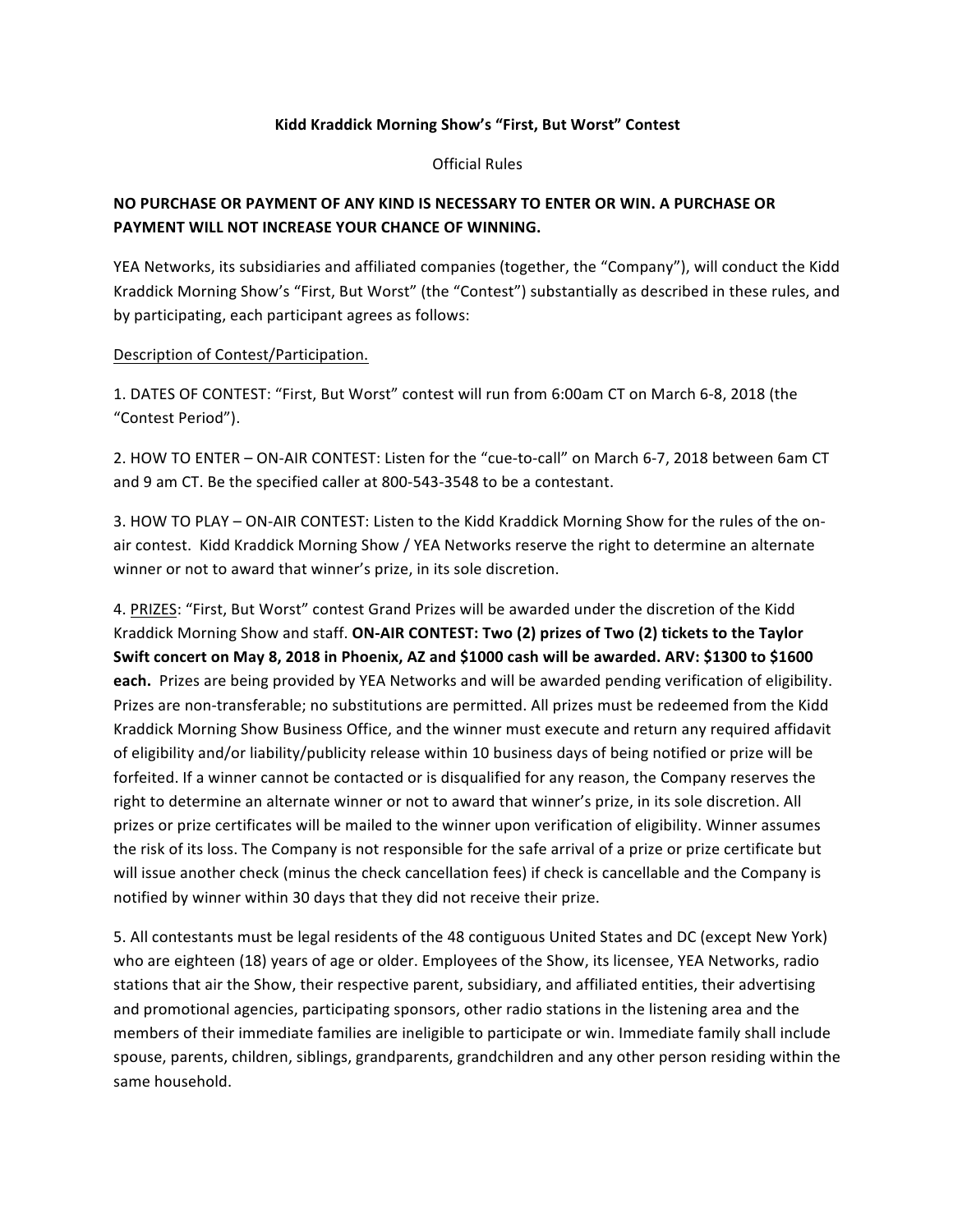6. No more than one (1) winner per household within a 30-day period. Anyone who won a prize in the last 30 days is not eligible to participate until the 30-day waiting period is over.

7. By participating, where allowed by law, all participants and winner(s) grant the Company exclusive permission to use their names, characters, photographs, voices, and likenesses in connection with promotion of this and other contests and waive any claims to royalty, right, or remuneration for such use.

8. Consumer Created Content. If the entry for the Contest requires creative material from the participant/entrant, by submitting your entry: (1) you agree that your disclosure is gratuitous, unsolicited and without restriction and will not place the company or contest sponsors under any fiduciary or other obligation, that the company is free to disclose the ideas on a non-confidential basis to anyone or otherwise use the ideas without any additional compensation to you; (2) you acknowledge that, by acceptance of your submission, the company and contest sponsors do not waive any rights to use similar or related ideas previously known to sponsor, or developed by their employees, or obtained from sources other than you; (3) you are verifying that you are the owner and producer of the submitted material and that no third party ownership rights exist to any material submitted, and (4) you are hereby granting the company and the station a perpetual, worldwide, non-exclusive, royalty-free, sub-licensable (through multiple tiers) right and license to use, publish, reproduce, display, perform, adapt, modify, distribute, have distributed and promote such content in any form, in all media now known or hereinafter created, anywhere in the world, for any purpose.

9. Winners are responsible for all federal, state and local taxes in conjunction with said prize(s). Any additional costs related to each prize incurred, as a result of accepting said prize is solely the responsibility of the winner. ALL winners will be required to complete and submit an IRS Form W-9 with the winner's full Social Security Number or the equivalent for receipt of any prize valued at \$600 or more. All winners will receive a 1099 IRS Tax form for the value of the Grand Prize as stated in these contest rules.

10. All decisions of the Company are final.

11. The Company reserves the right to amend the rules at any time.

12. The Company is not responsible for any lost, disconnected, dropped, misdirected or incomplete telephone calls. Participants using equipment not set up for toll free phone exchanges (800, 888, 877, 866, etc.) may experience call connection problems or delays. The Company disclaims all liability for the inability of a participant to complete or continue a telephone call due to equipment malfunction, busy lines, inadvertent disconnections, acts beyond the Company's control, or otherwise. For all contests the Company disclaims all liability for any delays, misdelivery, loss, or failure in the delivery of any item sent by mail, courier, express, electronic transmission, or other delivery method. The Company is not responsible for mechanical, technical, electronic, communications, telephone, computer, hardware or software errors, malfunctions or failures of any kind, including: failed, incomplete, garbled or delayed transmission of online entries, traffic congestion on telephone lines, the Internet or at any website or lost or unavailable network connections which may limit an online entrant's ability to participate in the Contest, and any injury or damage to entrant's or any other person's computer or telephone related to or resulting from participating in or downloading any information necessary to participate in the Contest.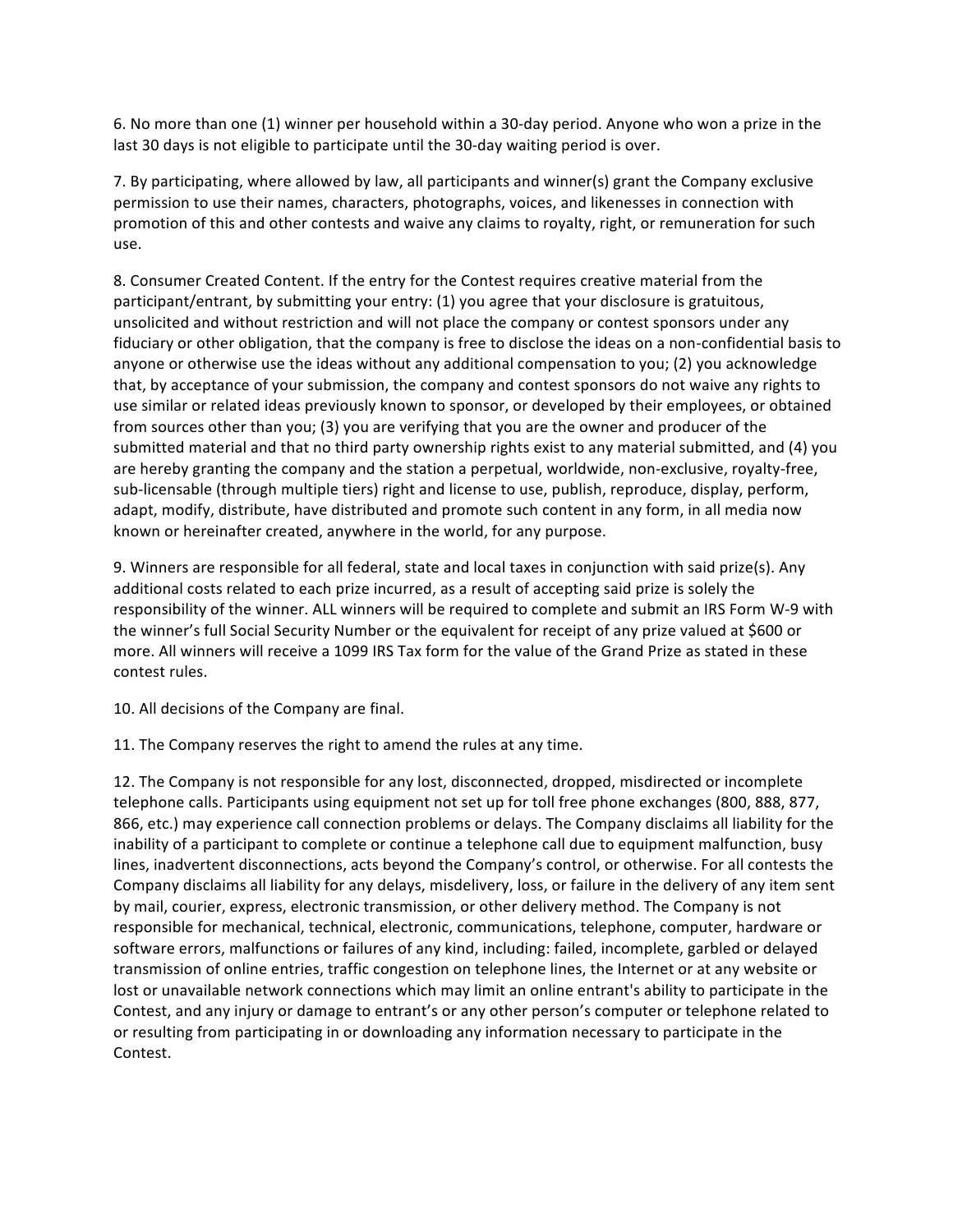13. The re-sale or auction of the Show's complimentary prizes will result in disqualification for all future Show contests or promotions.

14. The Company is not responsible for typographical or other errors in the printing, the offering or the administration of the contest or in the announcement of a prize.

15. By participating in Contest and/or accepting a prize, each winner releases the Show, its licensee, YEA Network, radio stations that air the Show, their respective parent, subsidiary, and affiliated entities, agents, employees, officers, shareholders, suppliers and retailers and their advertising, contest and production companies and agencies from any and all liability for any loss, harm, damages, cost or expense, including without limitation property damage, personal injury and/or death, arising out of playing the Contest or the acceptance, ownership or use of prizes. In order to receive a prize, participants must sign an official waiver form provided by the Company.

16. By participating in the Contest, participants agree to be bound by the decisions of Company personnel. Persons who violate any rule, gain unfair advantage in participating in the Contest, or obtain winner status using fraudulent means (i.e. "inside information," spamming, etc.) will be disqualified. Unsportsmanlike, disruptive, annoying, harassing or threatening behavior is prohibited. The Company will interpret these rules and resolve any disputes, conflicting claims or ambiguities concerning the rules or the Contest and the Company's decisions concerning such disputes shall be final. If the conduct or outcome of the Contest is affected by human error, any mechanical malfunctions or failures of any kind, intentional interference or any event beyond the control of the Company, the Company reserves the right to terminate this Contest, or make such other decisions regarding the outcome as the Company deems appropriate. The Company further reserves the right to cancel, terminate, suspend, or modify the Contest if it is not capable of completion as planned, including infection by computer virus, bugs, tampering, unauthorized interventions or technical failures of any sort. All decisions will be made by the Company and are final. The Company may waive any of these rules in its sole discretion.

17. The Company reserves the right to change or discontinue the contest at any time and/or to extend the end date. If the contest is changed or discontinued, the Company assumes no liability of any kind to any player who has participated in the contest. Any changes to the contest rules will be announced on the Show and posted on the Show's website at www.kiddnation.com within a reasonable time prior to taking effect. The Company reserves the right in its sole discretion to modify the contest rules and dates at any time for any reason. Material modifications shall be announced on-air, when practical. By participating in this contest, you agree to be bound by these contest rules, any modifications thereof, and by all other rules imposed by Company management. If due to circumstances beyond the control of Company, any event associated with this contest or the prize is delayed, rescheduled, postponed or cancelled, Company reserves the right, but not the obligation, to cancel or modify the contest and shall not be required to award a substitute prize.

18. These rules are in addition to, and complement, any rules said or posted that govern contests on the Show. In the event of any discrepancy between these rules and the Company's General Contest Rules as posted or otherwise disseminated, these rules shall supersede.